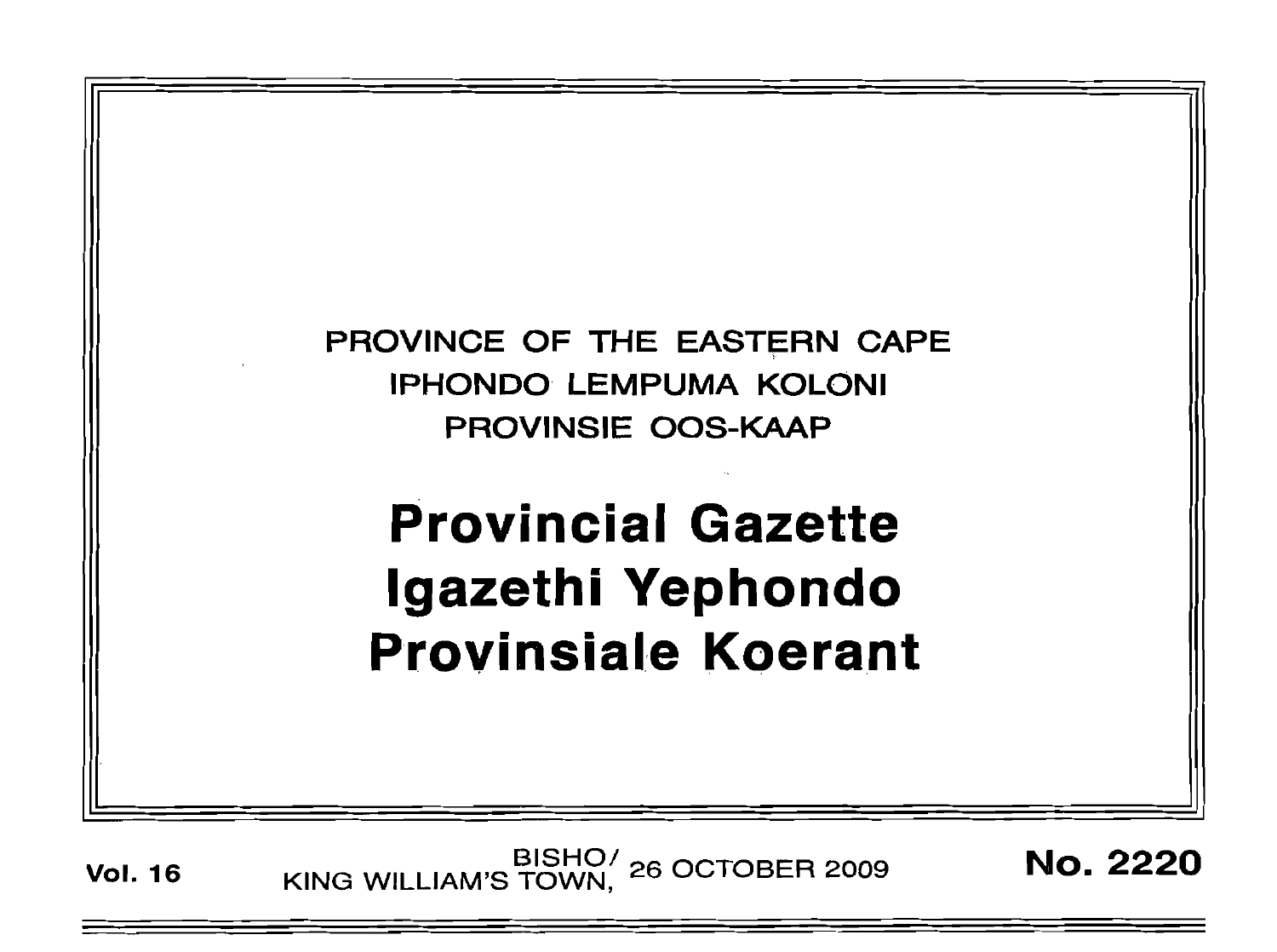### **CONTENTS • INHOUD**

No. **GENERAL NOTICES** *Page Gazette* No. No. 363 Removal of Restrictions Act (84/1967): Nelson Mandela Bay Municipality: Removal of conditions: Erf 2098, Walmer . Wet op Opheffing van Beperkings (84/1967): Nelson Mandelabaai Munisipaliteit: Opheffing van voorwaardes: Erf 2098, Wolmer . 364 Removal of Restrictions Act (84/1967): Nelson Mandela Bay Municipality: Removal of conditions: Erven 76 & 77, Mill Park, P.E. . 365 Removal of Restrictions Act (84/1967): Nelson Mandela Bay Municipality: Removal of conditions: Erf 2872, Korsten, P.E . 366 Removal of Restrictions Act (84/1967): Makana Municipality: Removal of conditions: Erven 237 & 238, Graharnstown . 367 Gambling and Betting Act (Eastern Cape) (5/1997): Lodgement of application in respect of gambling licence . **LOCAL AUTHORITY NOTICE** 3 3 3 4 4 5 2220 2220 2220 2220 2220 2220

122 Umzimvubu Local Municipality: Validation of township establishment: Mount Frere Ext. 7 and Mount Auliff Ext 5 ..... 8 2220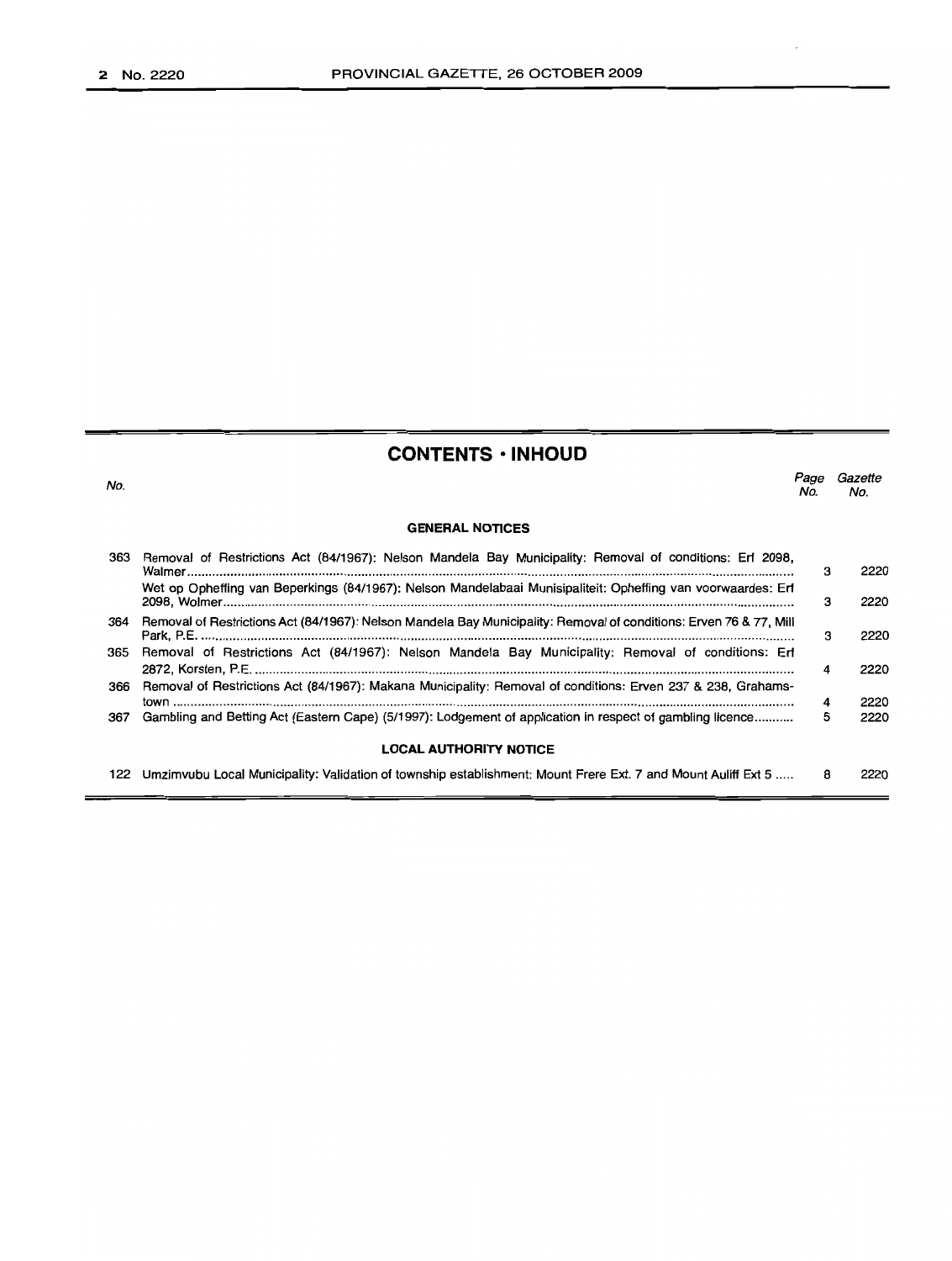#### No.2220 3

# GENERAL NOTICES

### No. 363

#### NELSON MANDELA BAY MUNICIPALITY

REMOVAL OF RESTRICTIONS ACT, 1967 (ACT 84 OF 1967)

#### ERF 2098, WALMER (4 SIXTH AVENUE) (CF32102098) (02130135) (SN)

Notice is given in terms of section 3 (6) of the above Act that the undermentioned application has been received and is open to inspection at Room 4178, Fourth Floor, Office for Housing and Local Government: Eastern Cape, Tyamzashe Building, Civic Square, Bisho, and at the office of the Nelson Mandela Bay Municipality, Second Floor, Brister House, Govan Mbeki Avenue, Port Elizabeth.

Any objections, with full reasons therefor, should be lodged in writing with the Municipal Manager, P.O. Box 116, Port Elizabeth, 6000, on or before 16 November 2009, quoting the above Act and the objector's erf number.

Applicant: Attorneys Boqwana Loon and Connellan, on behalf of The St Francis Air Charter Trust, the registered owner of the property.

Nature of application: Removal of title conditions applicable to Erf 2098, Walmer, to permit the property to be rezoned from Residential 1 to Business 1 purposes.

Ref: 325-12 October 2009.

#### J. G. RICHARDS, Municipal Manager

## **•** NELSON MANDELABAAI MUNISIPALITEIT

WET OP OPHEFFING VAN BEPERKINGS, 1967 (WET 84 VAN 1967)

#### ERF 2098, WALMER (SESDE LAAN 4) (CF32102098) (02130135) (SN)

Kennis word gegee kragtens artikel 3 (6) van bogemelde Wet dat onderstaande aansoek ontvang is en ter insae lê by Kamer 4178, Vierde Verdieping, Kantoor vir Behuising en Plaaslike Regering: Oos-Kaap, Tyamzashe-gebou, Civic Square, Bisho, en in die kantoor van die Nelson Mandelabaai Munisipaliteit, Tweede Verdieping, Brister House, Govan Mbekilaan, Port Elizabeth.

Enige besware, volledig gemotiveer, moet nie later nie as 16 November 2009 skriftelik by die Munisipale Bestuurder, Posbus 116, Port Elizabeth, 6000, ingedien word, met vermelding van bogenoemde Wet en die beswaarmaker se erfnommer.

Aansoeker: Prokureurs Boqwana Loon en Connellan namens The St Francis Air Charter Trust, die geregistreerde eienaar van die eiendom.

Aard van aansoek: Die opheffing van die titelvoorwaardes van toepassing op Erf 2098, Walmer, ten einde die eiendom van Woondoeleindes 1 tot Besigheidsdoeleindes 1 te hersoneer.

Verw.: 325-12 Oktober 2009.

#### J. G. RICHARDS, Munisipale Bestuurder

### No. 364

#### DEPARTMENT OF LOCAL GOVERNMENT AND TRADITIONAL AFFAIRS

#### (EASTERN CAPE PROVINCE)

#### NELSON MANDELA BAY MUNICIPALITY

REMOVAL OF RESTRICTIONS ACT, 1967

#### ERVEN 76 & 77, MILL PARK, PORT ELIZABETH

Under section 2 (1) of the Removal of Restrictions Act, 1967 (Act 84 of 1967), as amended, and on application by the owner of Erven 76 and 77, Mill Park, Port Elizabeth, conditions C1 (a), (b), (c) and (d), D (4), (5) and (6), C (a), (b) (c) and (d), D (4), (5) and (6) in Deed of Transfer No. 38294 of 1997 and 18434 of 2007 are hereby removed.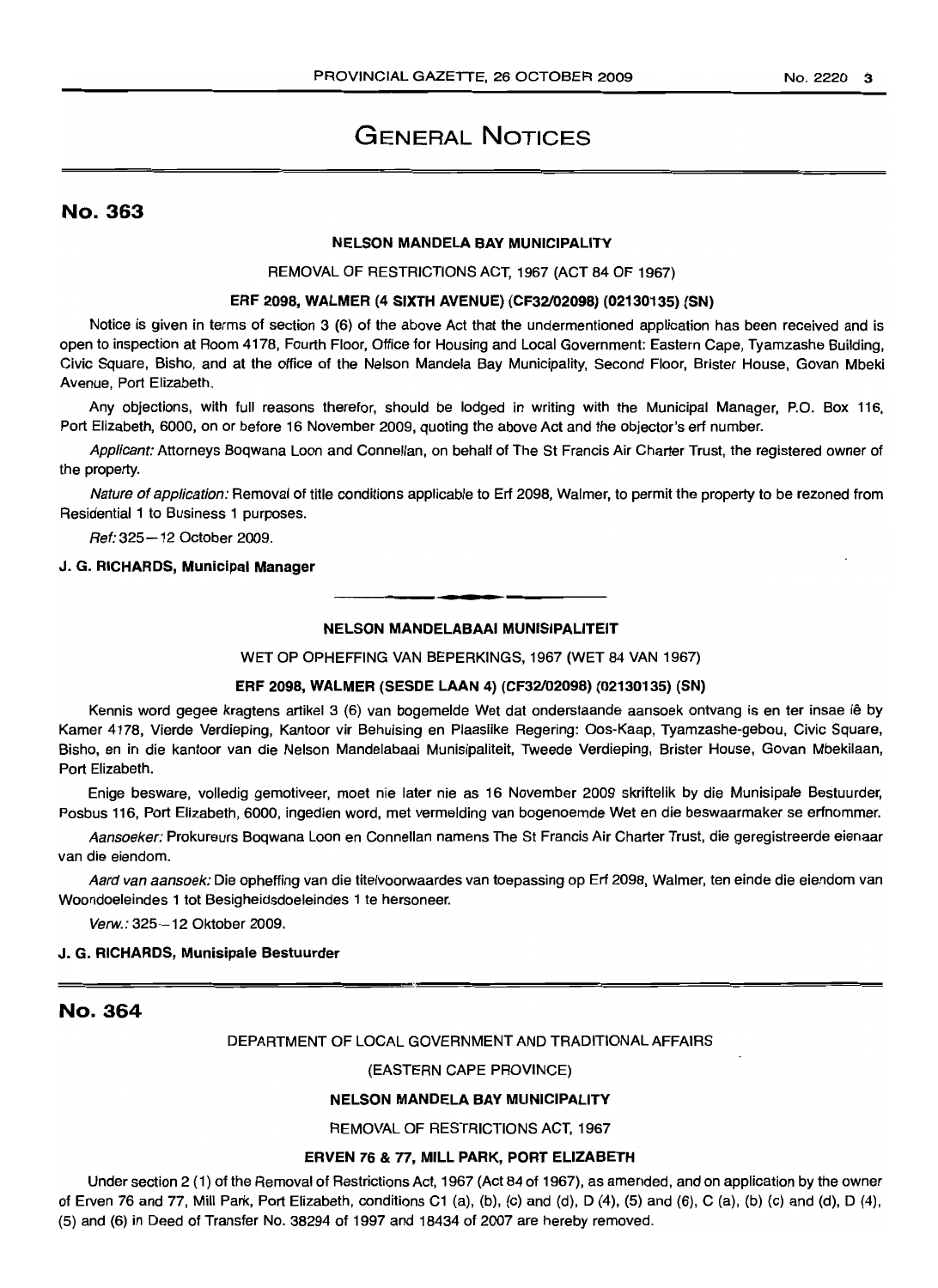### No. 365

#### DEPARTMENT OF LOCAL GOVERNMENT AND TRADITIONAL AFFAIRS

#### (EASTERN CAPE PROVINCE)

#### NELSON MANDELA BAY MUNICIPAL/TV

REMOVAL OF RESTRICTIONS ACT, 1967

#### ERF 2872, KORSTEN, PORT ELIZABETH

Under section 2 (1) of the Removal of Restrictions Act, 1967 (Act 84 of 1967), as amended, and on application by the owner of Erf 2872, Korsten, Port Elizabeth, conditions 81, 82, 83 and 84 in Deed of Transfer No. 69898 of 2001 are hereby removed.

### No. 366

#### DEPARTMENT OF LOCAL GOVERNMENT AND TRADITIONAL AFFAIRS

#### (EASTERN CAPE PROVINCE)

#### MAKANA MUNICIPALITY

REMOVAL OF RESTRICTIONS ACT, 1967

#### ERVEN 237 AND 238, GRAHAMSTOWN

Under section 2 (1) of the Removal of Restrictions Act, 1967 (Act 84 of 1967), as amended, and on application by the owner of Erven 237 and 238, Grahamstown, conditions Paragraph 1 ''This land shall be subject to the following condition imposed by the Administrator: The land shall be used for recreational purposes only." in Deed of Transfer No. 7542 of 1961 is hereby removed.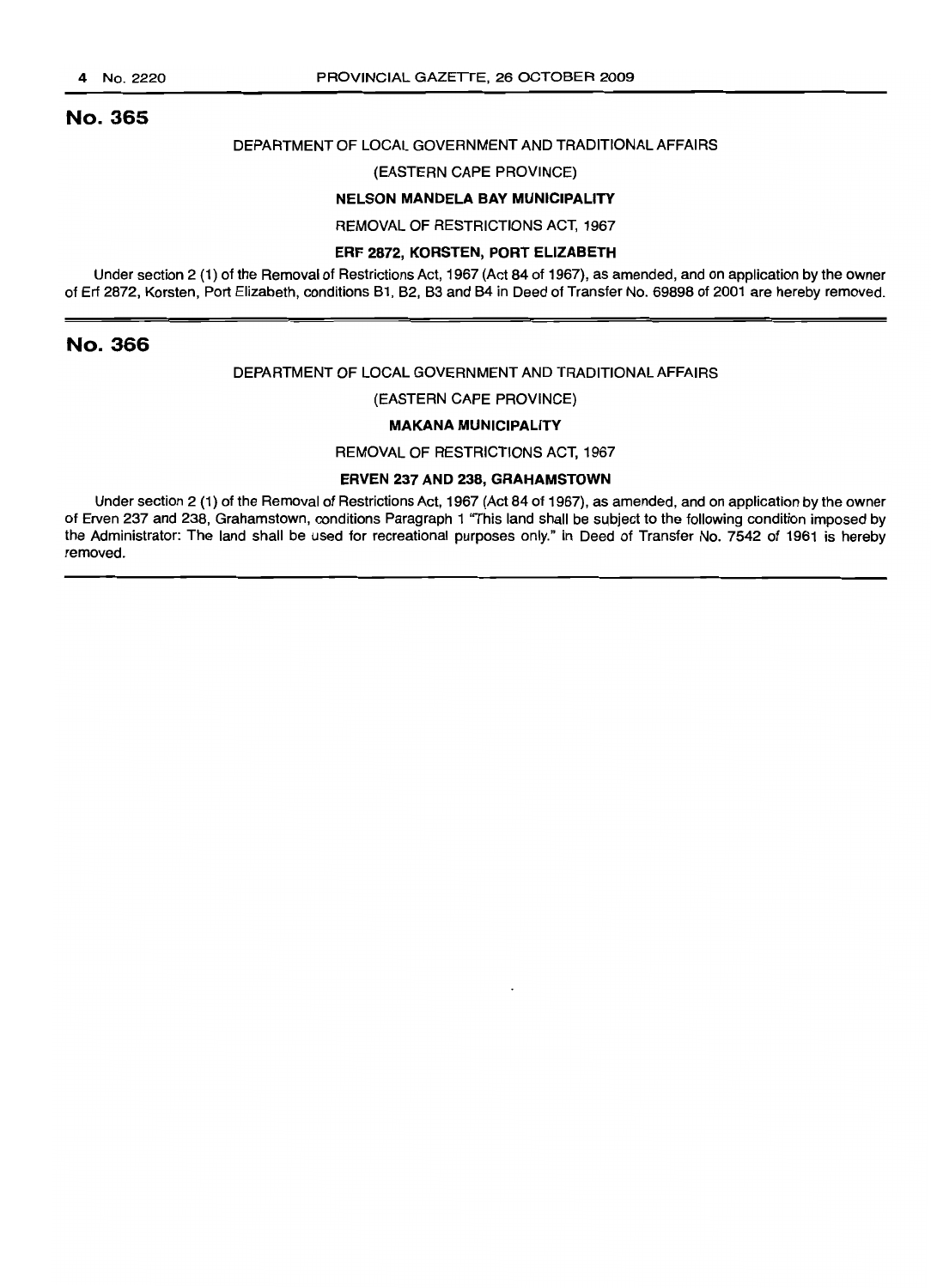### No. 367

### **GAMBLING AND BETTING ACT, 1997 (EAS·rERN CAPE) (ACT 5 OF 1997) (as amended)** NOTICE OF LODGEMENT OF APPLlCATJON IN RESPECT OF GAMBLING LICENCE **NOTICE IS HEREBY GIVEN** that applications in regard to transfer of gambling site licences and transfer of premises as mentioned in (Schedule A), particulars of which are set out in the Schedule hereunder has been lodged with the Eastern Cape Gambling and Betting Board. The applications may be inspected by any person at the offices of the Board and at the office of Lukanji Municipality, The Municipal Manager, P. Bacela, 70 Cathcart Street, Queenstown and o <sup>R</sup> Tambo Municipality, The Municipal Manager, . Any objections, petitions or representations shall be lodged with the Acting Chief Executive Officer of the Board within one month of the date of this notice. All objections and comments shall specify: the application to which the objection or comment relates: the grounds on which the objection is founded; in the case of comment, full particulars and facts in substantiation thereof: the name, address, telephone and fax number of the objector or person making the comment and a statement whether the objector or person making the comment wishes to make oral representations when the application is heard. A person lodging representations may show cause why the Board may determine that his or her identity should not be divulged. The under-mentioned figures used in brackets in the Schedule have the following meanings: (1) The name and address of the applicant; If the applicant is a company or other corporate body, the names of all (2)  $=$ persons who have a financial or other interest of 5% or more in the applicant: (3) In the case of a company, the initials and surnames of all directors of the company; (4) The type of licence applied for; (5) <sup>=</sup> The address of the premises from which the applicant intends to operate. = **DATED** at **EAST LONDON** on this 26<sup>th</sup> day of **OCTOBER 2009. MAF TOKOTA ACTING CHIEF EXECUTIVE OFFICER EASTERN CAPE GAMBLING AND BEITING BOARD Quenera Park, Quenera Drive Beacon Bay EAST LONDON SCHEDULE A** Applications: Luck At It Eastern Cape (A) (1) Juan Atterbury trading as The Greendoor Sports Bar & Restaurant, No. 1 Stanley Street, Richmond Hill, Port Elizabeth (2) N/A ~"""'-'-"'.\_.  $\begin{array}{c|c}\n(3) & N/A \\
(4) & \text{Tran}\n\end{array}$ (4) Transfer of site A (3 to 5 machines) licence from Graham Butler to

Juan Allenburv

(5) No. 1 Stanley Street, Richmond Hill, Port Elizabeth<br>(1) Coastal Properties (Pty) Ltd (Registration No. 1985 (B) (1) Coastal Properties (Pty) Ltd (Registration No. 1985/060007/07)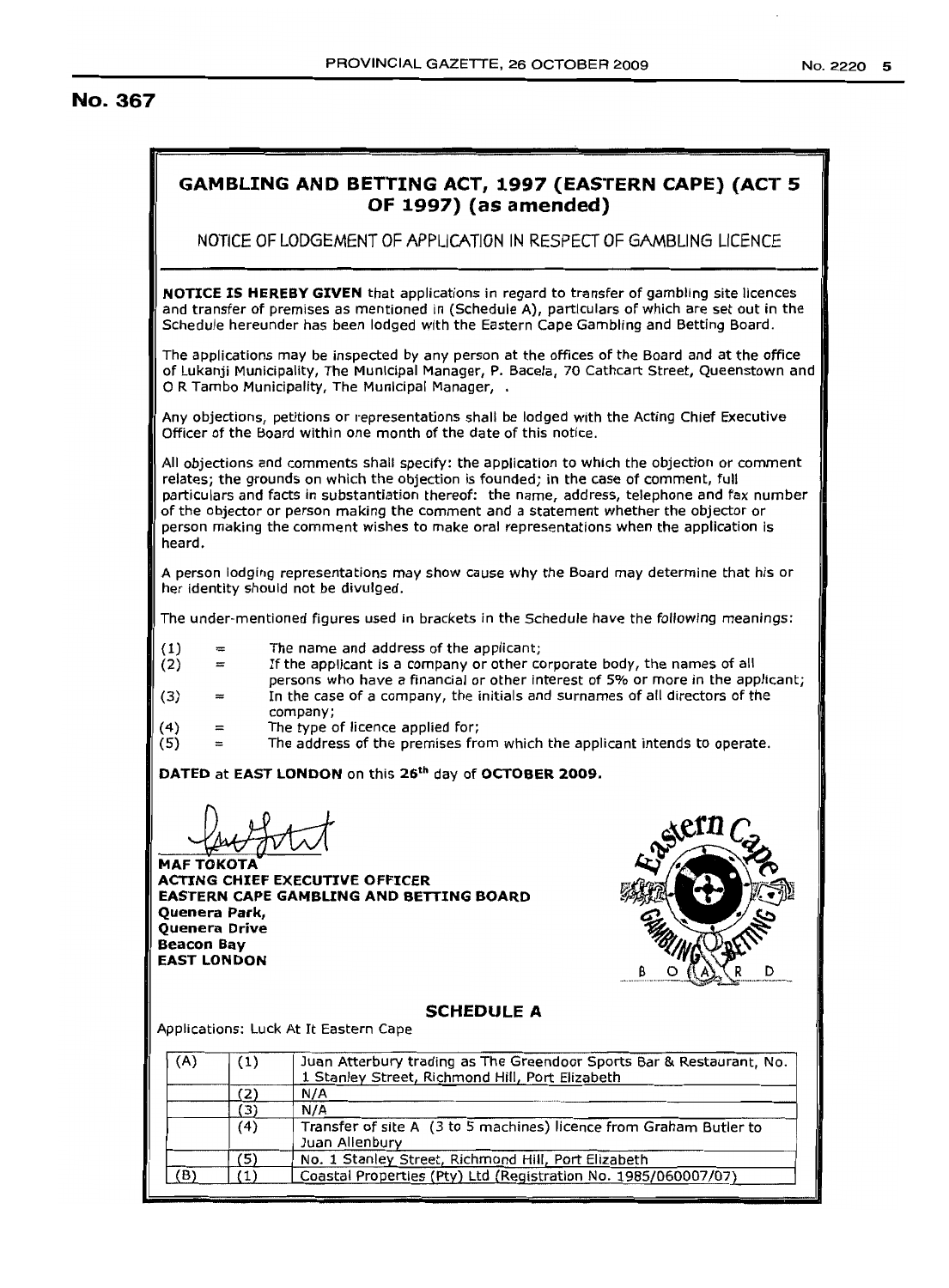|                  |     | trading as Merino Hotel, No. 21 & 23 Maclear Road, Elliot                                    |
|------------------|-----|----------------------------------------------------------------------------------------------|
|                  | (2) | Batande Zolani Ngcingwana                                                                    |
|                  | (3) | <b>B.Z Ngcingwana</b>                                                                        |
|                  | (4) | Transfer of site A (3 to 5 machines) licence from Star Choice                                |
|                  |     | Trading159 (Pty) Limited to Coastal Properties (Pty) Ltd                                     |
|                  | (5) | No. 21 & 23 Maclear Road, Elliot                                                             |
|                  |     |                                                                                              |
| (C)              | (1) | Marinus Raymundus Pelternburg trading as Joe's, No. 43 Ebden Road,                           |
|                  |     | Queenstown                                                                                   |
|                  | (2) | N/A                                                                                          |
|                  | (3) | N/A                                                                                          |
|                  | (4) | Transfer of site A (3 to 5 machines) licence from Adele Groenewald to                        |
|                  |     | Marinus Raymundus, Pelternburg                                                               |
|                  | (5) | No. 43 Ebden Road, Queenstown                                                                |
| (D)              | (1) | Gibrultar Nolan Davis trading as Parkside Steakhouse, No. 1                                  |
|                  |     | Windyridge Road, Parkside, East London                                                       |
|                  | (2) | N/A                                                                                          |
|                  |     |                                                                                              |
|                  | (3) | N/A                                                                                          |
|                  | (4) | Transfer of site A (3 to 5 machines) licence from Abraham Liebrecht                          |
|                  |     | De Wet to Gibrultar Nolan Davis                                                              |
|                  | (5) | No. 1 Windyridge Road, Parkside, East London                                                 |
| (E)              | (1) | Hendrik Willem Lategan trading as JM Rainbow Tavern, No. 5 Grey                              |
|                  |     | Street, Aliwal North                                                                         |
|                  | (2) | N/A                                                                                          |
|                  | (3) | N/A                                                                                          |
|                  | (4) | Transfer of site A (3 to 5 machines) licence from Anna Louisa Brewis                         |
|                  |     | trading as JM Rainbow Tavern situated at number 5, Grey Street,                              |
|                  |     | Aliwal North, Eastern Cape to Hendrik Willem Lategan as JM Rainbow                           |
|                  |     | Tavern situated at number 5, Grey Street, Aliwal North, Eastern Cape                         |
|                  |     |                                                                                              |
|                  | (5) | No. 5 Grey Street, Aliwal North                                                              |
| (F)              | (1) | Paulo Alexandre Moreira Gama trading as The Zone, Mandara Estate,                            |
|                  |     | Resorts Road, East London                                                                    |
|                  | (2) | N/A                                                                                          |
|                  | (3) | N/A                                                                                          |
|                  | (4) | Transfer of site A (3 to 5 machines) licence from Anja Foxcroft to                           |
|                  |     | Paulo Alexandre Moirera Gama                                                                 |
|                  | (5) | Mandara Estate, Resorts Road, East London                                                    |
| (G)              | (1) | Andre Carl Brewis trading as The Callabash Restaurant, Dan Pienaar                           |
|                  |     | Avenue, Aliwal North                                                                         |
|                  |     |                                                                                              |
|                  | (2) | N/A                                                                                          |
|                  | (3) | N/A                                                                                          |
|                  | (4) | Transfer of site A (3 to 5 machines) licence from Hendrik Lategan                            |
|                  |     | situated at 43 Somerset Street Aliwal North to The Callabash                                 |
|                  |     | Restaurant, Dan Pienaar Avenue, Aliwal North                                                 |
|                  | (5) | Dan Pienaar Avenue, Aliwal North                                                             |
| (H)              | (1) | SDK Trading CC (Registration No: 1998/024477/23) trading as                                  |
|                  |     | Scenery Park Bottle Store & Pub, No. 5 First Road, Scenery Park, East                        |
|                  |     | London                                                                                       |
|                  | (2) | Malcolm Keith Lottering                                                                      |
|                  | (3) | M.K. Lottering                                                                               |
|                  |     | Transfer of site A (3 to 5 machines) licence from Mickey's Tavern CC                         |
|                  | (4) |                                                                                              |
|                  |     | to other premises: from SDK Trading CC, trading as Scenery Park                              |
|                  |     | Bottle Store & Pub                                                                           |
|                  | (5) | No. 5 First Road, Scenery Park, East London                                                  |
| $\left(1\right)$ | (1) | Magdalena Johanna Joubert trading as Cafe Havana, Shop 6,7 & 8,                              |
|                  |     | Time Square Shopping Centre, No. 33 Diaz Road, Jeffreys Bay                                  |
|                  | (2) | N/A                                                                                          |
|                  | (3) | N/A                                                                                          |
|                  | (4) | Transfer of site A (3 to 5 machines) licence to other premises: from                         |
|                  |     | Café Havana situated at no 18 Diaz Road, Jeffrey's Bay, Eastern Cape                         |
|                  |     |                                                                                              |
|                  |     |                                                                                              |
|                  |     | to Cafe Havana, Shop 6,7 & 8, Time Square Shopping Centre, No. 33<br>Diaz Road, Jeffreys Bay |

2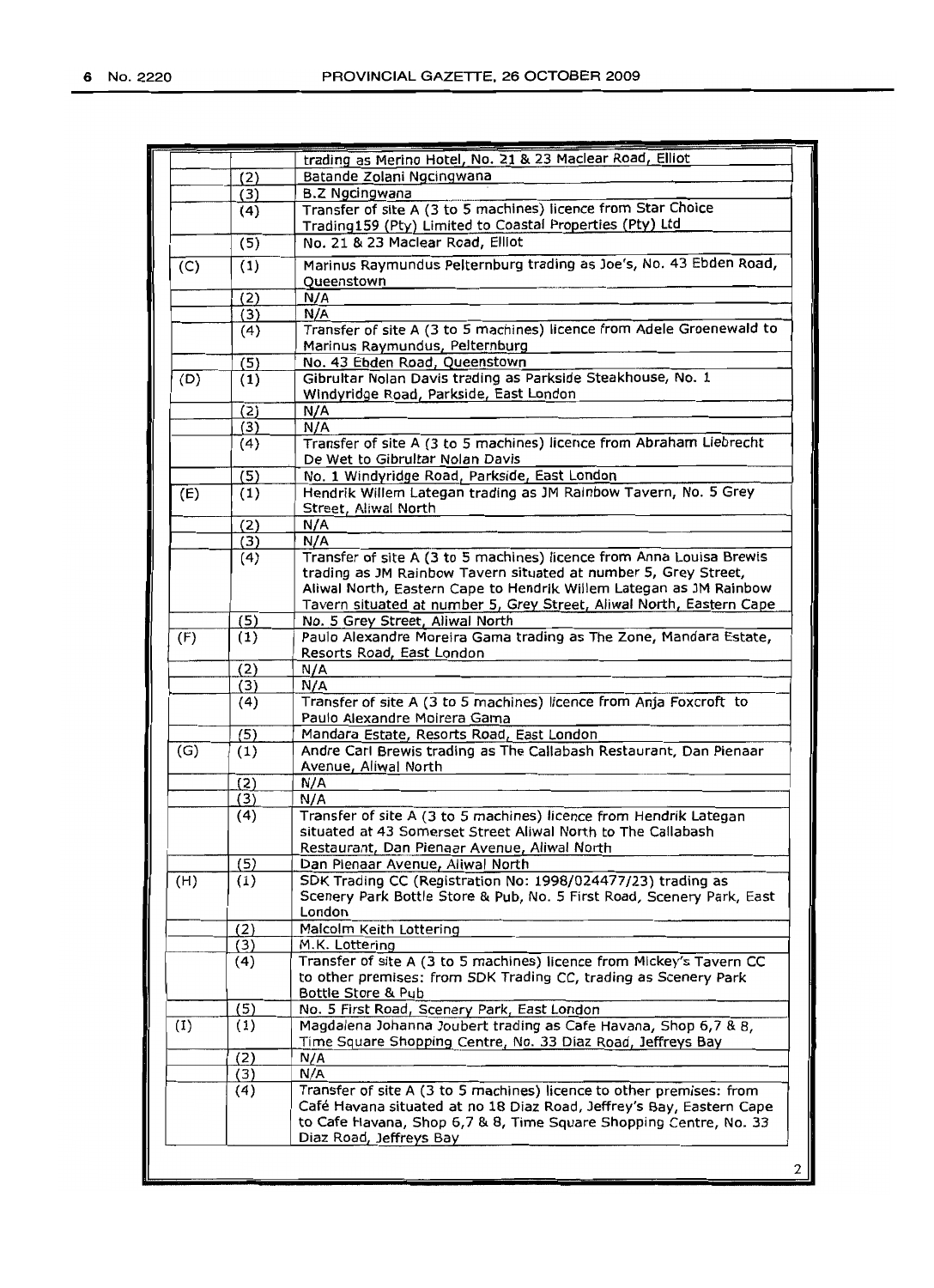|     | (5) | Shop 6,7 & 8, Time Square Shopping Centre, No. 33 Diaz Road,<br>Jeffreys Bay                                                                                                                       |
|-----|-----|----------------------------------------------------------------------------------------------------------------------------------------------------------------------------------------------------|
| (1) | (1) | Andre Carl Brewis trading as The Callabash Restaurant, Dan Pienaar<br>Avenue, Aliwal North                                                                                                         |
|     | (2) | N/A                                                                                                                                                                                                |
|     | (3) | N/A                                                                                                                                                                                                |
|     | (4) | Transfer of site A Licence (3 to 5 machines) to other premise: from<br>Casablanca Pub situated at 43 Somerset Street Aliwal North to The<br>Callabash Restaurant, Dan Pienaar Avenue, Aliwal North |
|     | (5) | Dan Pienaar Avenue, Aliwal North                                                                                                                                                                   |
| (K) | (1) | Victory Parade Trading 125 (Pty) Limited trading as Humansdorp<br>Hotel, No. 16 Alexander Street, Humansdorp, Eastern Cape                                                                         |
|     | (2) | Norman George Pretorius                                                                                                                                                                            |
|     | (3) | N.G. Pretorius                                                                                                                                                                                     |
|     | (4) | Transfer of site A Licence (3 to 5 machines) from Whithett Services CC<br>to Victory Parade Trading 125 (Pty) Limited (2006/005797/07)                                                             |
|     | '5) | No. 16 Alexander Street, Humansdorp, Eastern Cape                                                                                                                                                  |

### **SCHEDULE B**

Applications: Vukani Gaming Eastern Cape

| (A) | (1) | Jasam Distributors CC (Reg no: 1995/19420/23) Mcleod t/a Out of<br>Africa Restaurant and Bar, No. 102 Rocklands Road, Rocklands, Port              |
|-----|-----|----------------------------------------------------------------------------------------------------------------------------------------------------|
|     |     | Elizabeth.                                                                                                                                         |
|     | (2) | Mark McLeod                                                                                                                                        |
|     | (3) | N/A                                                                                                                                                |
|     | (4) | Application for Transfer of a Site A (3 to 5 machines) Licence from<br>Hilton McLeod to Jasam Distributors CC                                      |
|     | (5) | No. 102 Rocklands Road, Rocklands, Port Elizabeth                                                                                                  |
| (B) | (1) | Victor Owenvbiugie Obamen t/a Jola's Mens Bar, Shop No. 24, No. 64<br>Robinson Road, Arcade, Queenstown                                            |
|     | (2) | N/A                                                                                                                                                |
|     | (3) | N/A                                                                                                                                                |
|     | (4) | Application for Transfer of a Site A (3 to 5 machines) Licence from<br>Lorato Tshazibane to Victor Owenvbiugie Obamen                              |
|     | (5) | Shop No. 24, No. 64 Robinson Road, Arcade, Queenstown                                                                                              |
| (C) | (1) | Eastern Elegance Trading CC (Reg. No. 2008/078648/23) t/a The<br>Local Pub Restaurant & Sports Bar, No. 23 Kenton Road, Kenton - On<br>- Sea.      |
|     | (2) | Samantha Rayment                                                                                                                                   |
|     | (3) | Application for Transfer of a Site A (3 to 5 machines) Licence from<br>Iena Amanda Bester to Eastern Elegance Trading CC                           |
|     | (4) | No. 23 Kenton Road, Kenton - On - Sea.                                                                                                             |
| (D) | (1) | Andrew Richard Branfield t/a Jaquelines, No.83 Old Transkei Road,<br>Nahoon, East London.                                                          |
|     |     |                                                                                                                                                    |
|     | (2) | N/A                                                                                                                                                |
|     | (3) | N/A                                                                                                                                                |
|     | (4) | Application for Transfer of a Site A (3 to 5 machines) Licence from<br>Jaquelines Pub & Disco CC to Andrew Richard Branfield t/a<br>Jaquelines.    |
|     | (5) | No. 83 Old Transkei Road, Nahoon, East London.                                                                                                     |
| (E) | (1) | Triple Ace Trust (IT 2498/96) t/a Triple Aces, No. 140 Durban Road,<br>Korsten, Port Elizabeth.                                                    |
|     | (2) | N/A                                                                                                                                                |
|     | (3) | N/A                                                                                                                                                |
|     | (4) | Application for transfer of a Site A (3 to 5 machines) premises from<br>No. 21 Ablett St, Port Elizabeth to the address mentioned in (5)<br>below. |
|     | (5) | No. 140 Durban Road, Korsten, Port Elizabeth.                                                                                                      |
|     |     |                                                                                                                                                    |